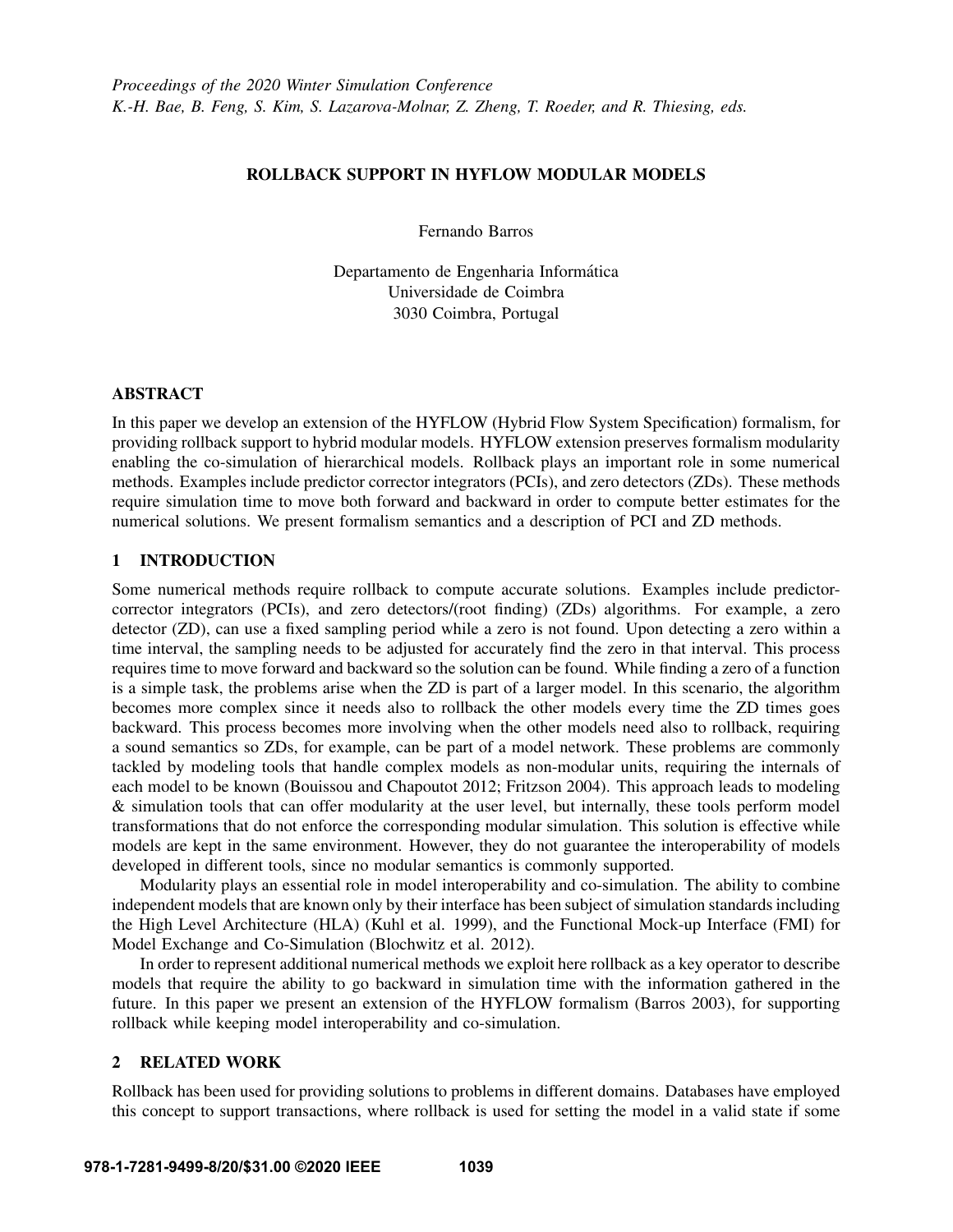operations do not succeeded in a transaction that is intended to be performed atomically [\(Gray 1978\)](#page-11-5). This concept has also been used in parallel optimistic simulation enabling the model to be set into a valid state when simulation messages arrive out of (time) order [\(Jefferson 1985\)](#page-11-6). The introduction of rollback in parallel programming was accomplished through the concept of transactional memory, enabling expressing parallelism with the use of lock-free (optimist) operators that use rollback when the optimistic assumptions are not fulfilled [\(Herlihy and Moss 1993\)](#page-11-7).

Some attempts to describe rollback in modeling did not achieve a sound semantics for enabling the co-simulation of hybrid systems [\(Lee and Zhen 2005\)](#page-11-8). Rollback has also been used in the context timed automata [\(Lynch and Vaandrager 1996\)](#page-11-9). However, to the best of our knowledge, the support for rollback in the context of hybrid hierarchical, modular models is currently missing.

The representation of hybrid systems has been subjected to extensive research. The DEV&DESS [\(Praehofer 1991\)](#page-11-10), for example, belongs to a common family of representations that abstracts continuous signals as exact. Since these types of formalisms do not provide an explicit description of numerical integrators they cannot be used to model systems where certain proprieties need to be guaranteed. This is the case, for example, of energy conservation systems that require the use of geometric integrators [\(Hairer](#page-11-11) [et al. 2005\)](#page-11-11), to achieve accurate simulation results in large time intervals. Given HYFLOW ability to describe numerical methods it can be used to make the interoperability of different numerical integrators [\(Barros 2018\)](#page-11-12). Many simulation languages like Modelica [\(Fritzson 2004\)](#page-11-1), do not support co-simulation. They usually convert an *apparently modular* model into a large atomic model that is simulated in a nonmodular form. HYFLOW, on the contrary, enables independent modular models to be co-simulated.We note that, given HYFLOW modular design, a user not requiring, for example, new types of integrators can build new models just by assembling existing components. However, HYFLOW enables users to develop new algorithms, like integrators or zero-cross detectors, in a modular form. This kind of flexibility is not enabled by other approaches like DEVS&DESS and Modelica.

There are currently different definitions of hybrid simulation. In the operational research area, for example, hybrid simulation is considered as a combination of at least two of the following paradigms: discrete-event (DE), system dynamics (SDs), and agent-based simulation (ABS) [\(Brailsford et al. 2019\)](#page-11-13). HYFLOW follows a different perspective based on the semantics of *hybrid flow* trajectories. This semantics enables the creation of basic modular models that can be used to describe more complex systems. For example, the numerical integrator defined in Section [4](#page-7-0) can be used as the basic block to describe SD models. In a similar manner other paradigms, like fluid stochastic Petri-nets, can be described in HYFLOW [\(Barros](#page-11-14) [2015\)](#page-11-14). The extension of HYFLOW with the rollback operator enables models to use non-causal numerical methods to achieve more accurate simulations. This is the case, for example, of the detector described in Section [5,](#page-8-0) that can signal a zero-cross event with an arbitrary accuracy.

In the next section we present the HYFLOW and its semantics, showing formalism ability to compose and co-simulate modular hybrids models with rollback.

## 3 THE HYFLOW FORMALISM

The Hybrid Flow System Specification (HYFLOW) is a formalism aimed to represent hybrid systems with a time-variant topology [\(Barros 2003\)](#page-11-4). HYFLOW achieves the representation of continuous variables using the concepts of multi-sampling and dense outputs [\(Barros 2002\)](#page-11-15), while the representation of discrete events is based on the Discrete Event System Specification (DEVS) [\(Zeigler 1984\)](#page-11-16). HYFLOW has two types of models: basic and network. Basic models provide state representation and transition functions. Network models are a composition of basic models and other network models. Given its definition, a network provides an abstraction for representing hierarchical systems.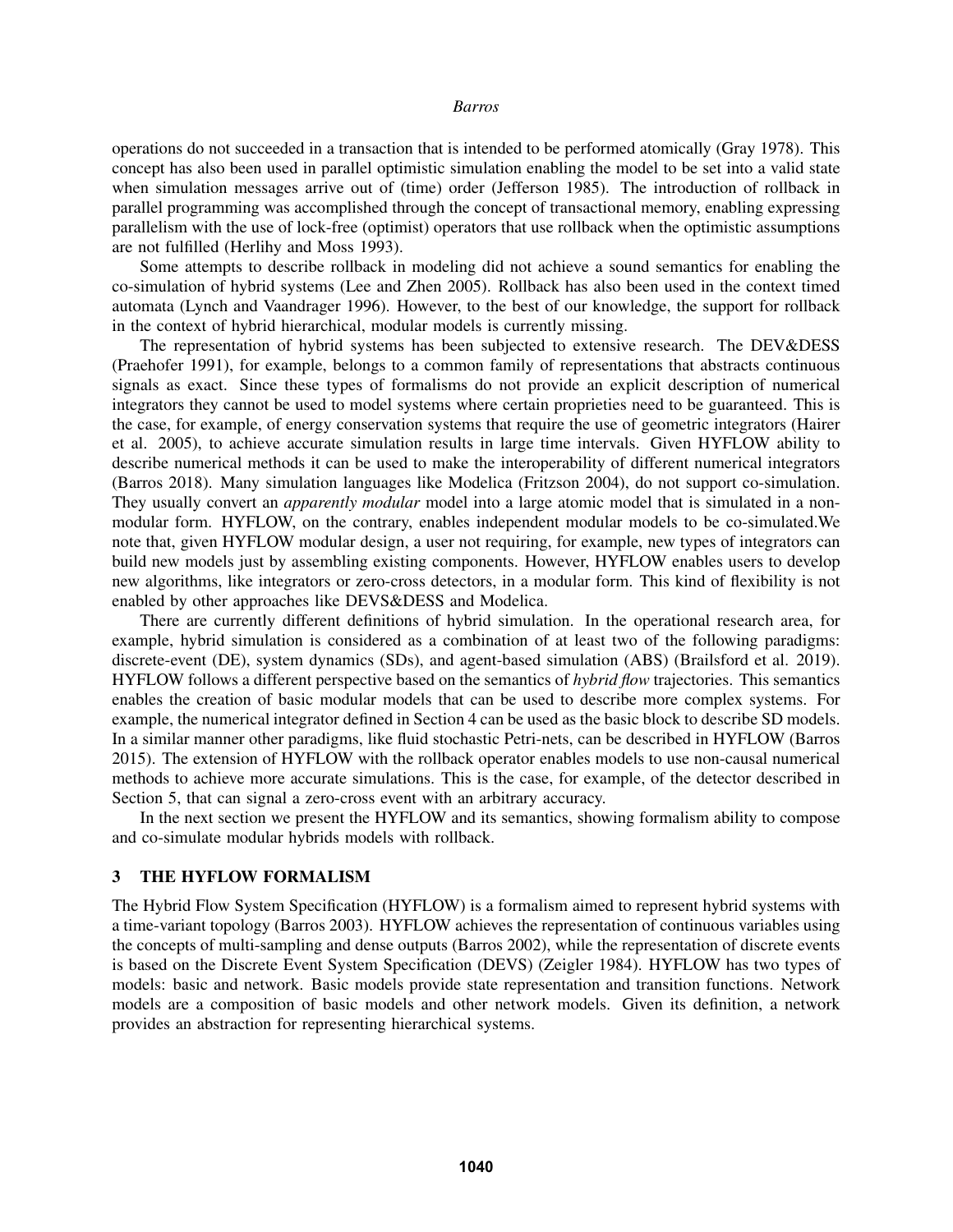## 3.1 Basic Model

We consider *B* as the set of names corresponding to basic HYFLOW models. A HYFLOW basic model associated with name  $B \in \widehat{B}$  is defined by:

$$
M_B = (X, Y, P, P_0, \rho, \omega, \delta, \Lambda_c, \lambda_d)
$$

where

 $X = X_c \times X_d$  is the set of input flow values

 $X_c$  is the set of continuous input flow values

 $X_d$  is the set of discrete input flow values

 $Y = Y_c \times Y_d$  is the set of output flow values

 $Y_c$  is the set of continuous output flow values

 $Y_d$  is the set of discrete output flow values

*P* is the set of partial states (p-states)

 $P_0 \subseteq P$  is the set of (valid) initial p-states

 $\rho: P \longrightarrow \mathbb{H}$  is the time-to-input function

 $\omega: P \longrightarrow \mathbb{H}$  is the time-to-output function

 $S = \{(p, e) | p \in P, 0 \le e \le v(p)\}\$ is the state set, with

 $v(p) = min\{\rho(p), \omega(p)\}\text{, the time-to-transition function}$ 

 $\delta$ :  $S \times X^{\phi} \times P^{\phi} \longrightarrow P$  is the transition function, with

$$
X^{\phi}=X_c\times(X_d\cup\{\phi\}),
$$

$$
P^{\phi}=P\cup\{\phi\},\,
$$

and  $\phi$  is the null value (absence of value)

 $\Lambda_c: S \longrightarrow Y_c$  is the continuous output function

 $\lambda_d$ :  $P \longrightarrow Y_d$  is the partial discrete output function

The HYFLOW time base is the set of hyperreals numbers  $\mathbb{H} = \{x + z \varepsilon | x \in \mathbb{R}, z \in \mathbb{Z}\}$ , where  $\varepsilon$  is an infinitesimal value, such that  $\varepsilon > 0$  and  $\varepsilon < \frac{1}{n}$  for  $n = 1, 2, 3, ...$  [\(Goldblatt 1998\)](#page-11-17). The discrete output of a component described by a HYFLOW basic model is constrained to be null  $(\phi)$  when in states  $(s, e)$  with  $e \neq \omega(p)$ .

Time functions include negative values to define rollback interval. When the model rollbacks, the transition function receives the p-state at rollback time. This p-state enables the model to make a decision based on information brought from the future.

Figure [1](#page-3-0) depicts the typical trajectories of a HYFLOW component. At time  $t_1$  the component in p-state *p*<sub>0</sub> samples its input, since its elapsed time reaches  $\rho(p_0) = e_0$ . The component changes its p-state to  $p_1 = \delta((p_0, \rho(p_0)), (x_1, \phi), \phi)$ , where  $x_1$  is the sampled value and no discrete flow is present. At time *t*<sub>2</sub> the discrete flow  $x_d$  is received by the component that changes to p-state  $p_2 = \delta((p_1, e_1), (x_2, x_d), \phi)$ , where  $x_2$  is the continuous flow at  $t_2$ . At time  $t_3$  the component reaches the time-to-output time limit and it changes to p-state  $p_3 = \delta((p_2, \omega(p_2)), (x_3, \phi), \phi)$ . At this time the discrete flow  $y_d = \lambda_d(p_2)$  is produced. Additionally, component continuous output flow is always present and given by  $\Lambda_c(p,e)$ . The component can also define a rollback by specifying a negative value for time-to-input/output functions.

Considering that  $\rho(p_3) < 0$ , the model rolls back to time  $t'_3 = t_3 - \rho(p_3)$ . Assuming  $t'_3 < t_2$ , the component changes to p-state  $\delta((p_1, t'_3 - t_1), (x'_3, \phi), p_3)$ . This transition occurs backward at time  $t'_3$  with p-state  $p_3$  gathered at future time  $t_3 > t'_3$ . A more detailed description of formalism semantics is provided in the next sections through the concept of HYFLOW modular components.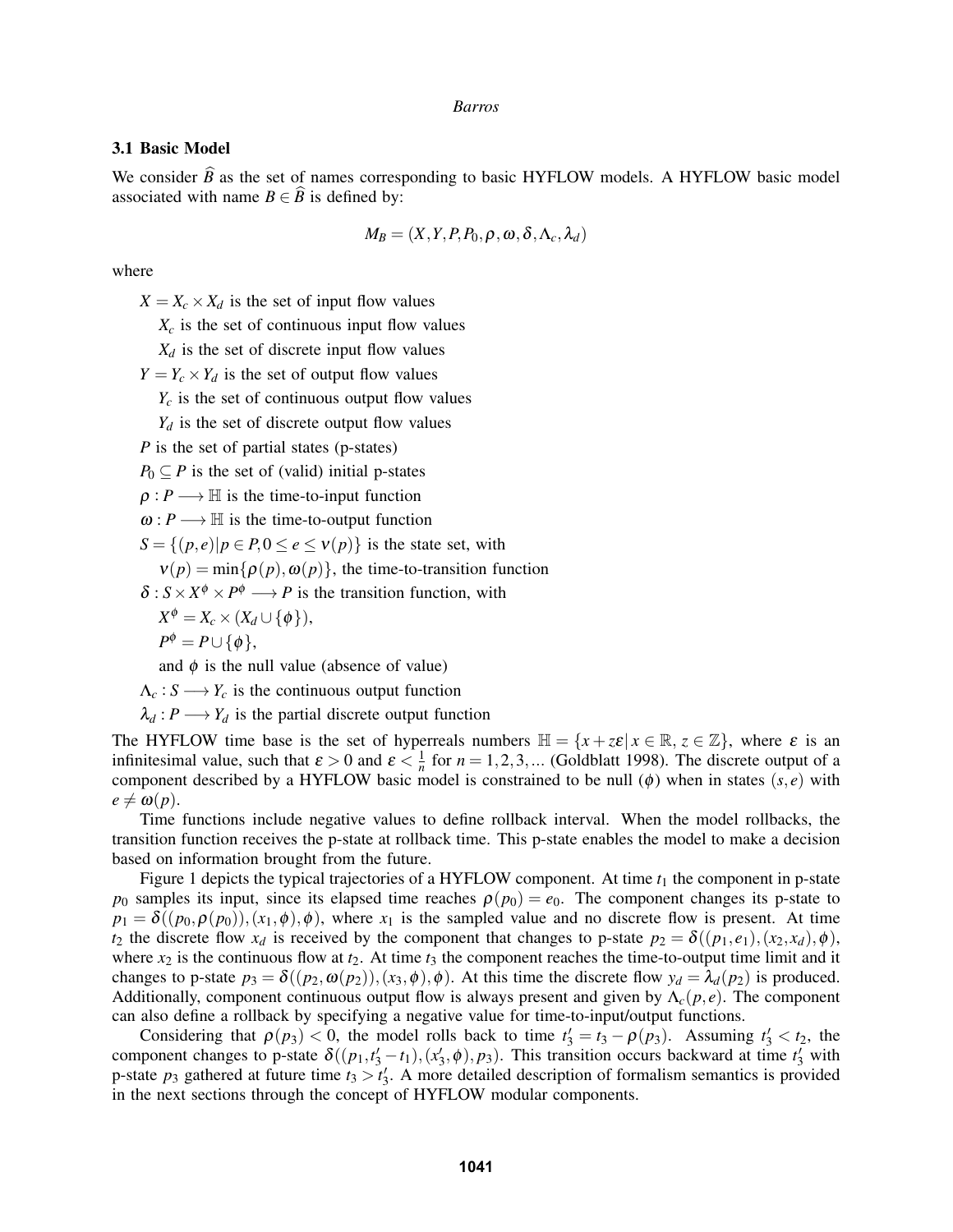

<span id="page-3-0"></span>

Figure 1: Basic HYFLOW component trajectories.

## 3.2 Basic Component

To describe HYFLOW semantics we extend here the concept of component defined in [Barros \(2008\)](#page-11-18) with the rollback mechanism. Components have their behavior governed by HYFLOW models but they introduce the rules on how models are interpreted. We consider that a basic component associated with name  $B \in \hat{B}$  and model  $M_B = (X, Y, P, P_0, \rho, \omega, \delta, \Lambda_c, \lambda)$ , has two state variables:  $s \in S$ , and  $\varphi \in P^{\phi}$ ; where *S* is the component transition history set, and  $\varphi \in P^{\phi}$  is the component future p-state. Given HYFLOW non-instantaneous assumption [\(Barros 2008\)](#page-11-18), an event  $(t + \varepsilon, p) \in E$  describes the effect of a transition triggered at time *t* that has changed component current p-state to *p*. Component transition history keeps record of past transitions, enabling rollback, with the information  $\varphi \in P^{\phi}$  gathered at time in the future. Component transition history set is defined by:

$$
S = \mathcal{P}(E)
$$

where

 $E = \{(t, p) | t \in \mathbb{H} \land p \in P\}$  is the set of events  $\mathcal{P}(E)$  is the power set of E

To simplify the description of component semantics, we introduce the concept of *action*, defined here as an extend function that can read/modify component state variables. A basic component associated with name  $B \in \widehat{B}$  and model  $M_B = (X, Y, P, P_0, \rho, \omega, \delta, \Lambda_c, \lambda)$  is defined by:

$$
\Xi_B = (\mathrm{N}, \Lambda, \Delta, R)
$$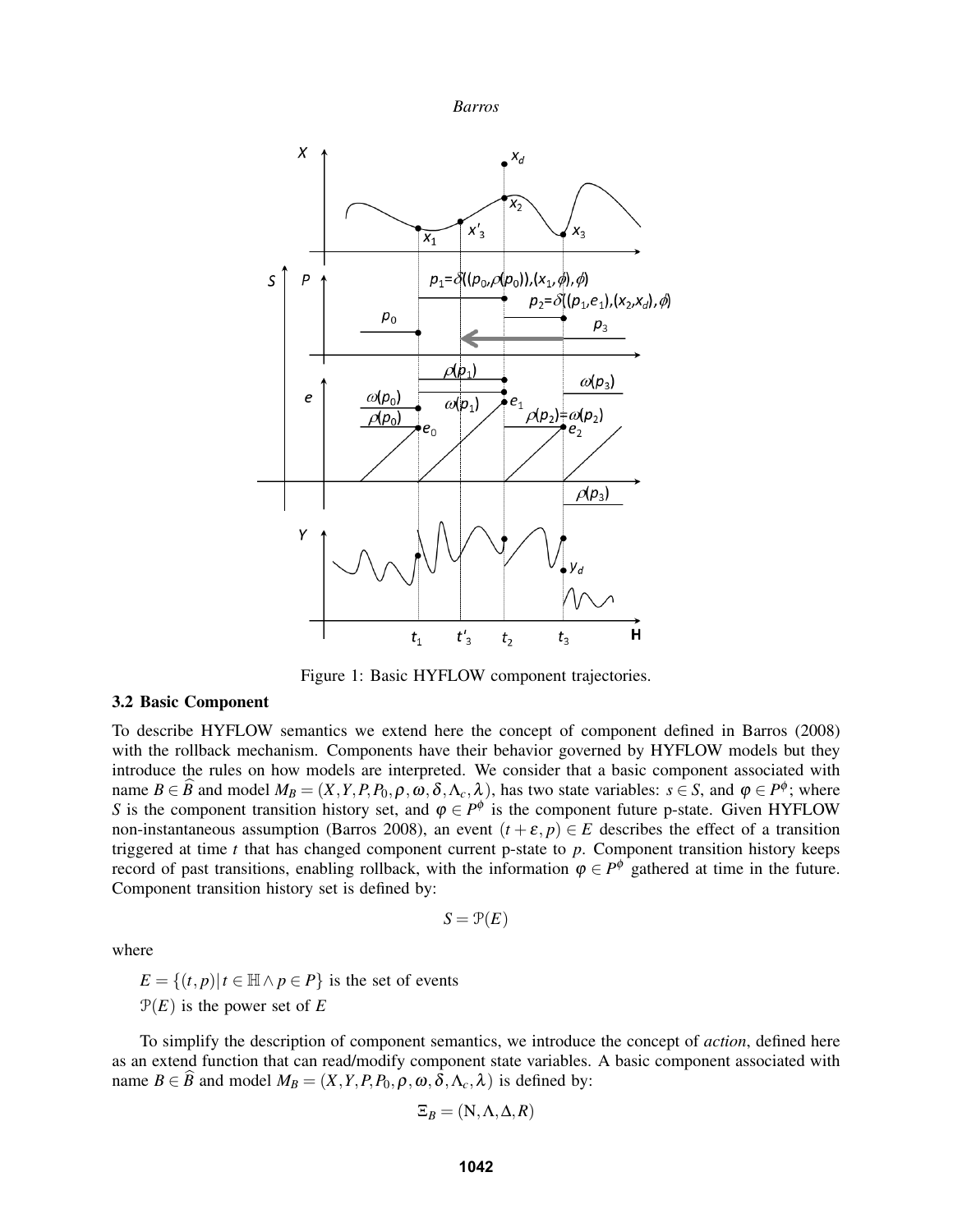## where

N :: → H, is the component next time transition action, defined by:

$$
N() \triangleq
$$
  
 $(t_k, p_k) \leftarrow \max_t \{ (t, p) \in s \}$ 

return  $t_k + v(p_k)$ 

 $\Lambda$  ::  $\mathbb{H} \longrightarrow Y^{\phi}$ , is the component output action, defined by:

$$
\Lambda(t) \triangleq
$$
  
\n
$$
(t_k, p_k) \leftarrow \max_t \{ (t, p) \in s \}
$$
  
\nif  $(t - t_k = \omega(p_k))$   
\nreturn  $(\Lambda_c(p_k, t - t_k), \lambda(p_k))$   
\nelse

$$
\text{return } (\Lambda_c(p_k,t-t_k),\phi)
$$

with 
$$
Y^{\phi} = Y_c \times (Y_d \cup \{\phi\})
$$

 $\Delta$  ::  $\mathbb{H} \times X^{\phi}$ , is the component transition action, defined by:

$$
\Delta(t, (x_c, x_d)) \triangleq
$$
  
if  $(t \neq N() \land x_d = \phi \land \phi = \phi)$  return  
 $(t_k, p_k) \leftarrow \max_{t} \{(t, p) \in s\}$   
 $\phi \leftarrow \delta((p_k, t - t_k), (x_c, x_d), \phi)$   
if  $(v(\phi) \geq 0) \{s \iff s \leftarrow s \cup \{(t + \varepsilon, \phi)\}\}$   
 $\phi \leftarrow \phi$ 

Given a transition at time *t* the component p-state, by the non-instantaneous propagation, changes only at  $t + \varepsilon$ .

 $R: \mathbb{H}$ , is the component rollback action, defined by:

$$
R(t) \triangleq
$$
  
s \leftarrow \{(t\_k, p\_k) \in s \land t\_k < t\}  
if (s = \{\}) error

Given two numbers  $x, y \in \mathbb{H}$ , with  $x = a + m\varepsilon$  and  $y = b + n\varepsilon$ , the relational operator  $\lt$  is defined by:

$$
x < y \quad \text{if } (a < b) \lor (a = b \land m < n)
$$

Simulation is performed by components that have their behavior governed by the associated model. Component simulation algorithm is described in Section [3.6,](#page-7-1) that employs component actions to run simulations. Component self-scheduling transition time is given by action *N*. Component output is given by action  $\Lambda$ . The  $\Delta$  action describes component state after a transition occurs. This action receives as parameter the state gather in a future time, when the rollback was requested by the component. Component action *R* is responsible to update component state when time is rolled back.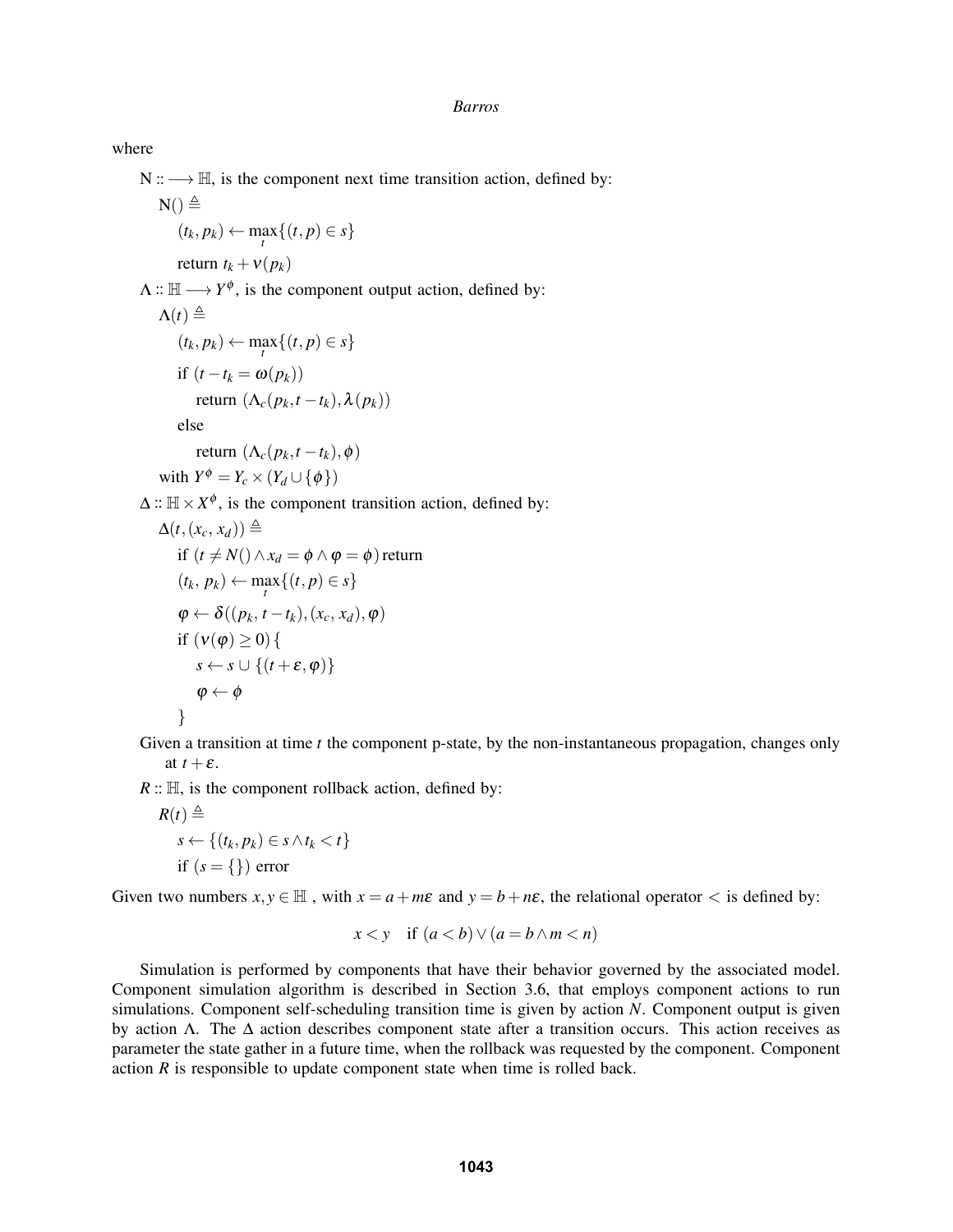## 3.3 Network Model

HYFLOW networks are compositions of HYFLOW models (basic or other HYFLOW network models). Additionally, each network has a special component, named as the executive, that is responsible for defining network topology (composition and coupling). Let  $\hat{N}$  be the set of names corresponding to HYFLOW network models, with  $\hat{N} \cap \hat{B} = \{\}$ . A HYFLOW network model associated with name *N* is defined by:

$$
M_N=(X,Y,\eta)
$$

where

*N* is the network name

 $X = X_c \times X_d$  is the set of network input flows

 $X_c$  is the set of network continuous input flows

 $X_d$  is the set of network discrete input flows

 $Y = Y_c \times Y_d$  is the set of network output flows

 $Y_c$  is the set of network continuous output flows

 $Y_d$  is the set of network discrete output flows

 $\eta$  is the name of the dynamic topology network executive

The executive is a HYFLOW basic model extended with topology related operators. The executive model is defined by:

$$
M_{\eta} = (X_{\eta}, Y_{\eta}, P, P_0, \rho, \omega, \delta, \Lambda_c, \lambda_d, \Sigma, \gamma)
$$

where

 $\widehat{\Sigma}$  is the set of network topologies

 $\gamma: P \longrightarrow \widehat{\Sigma}$  is the topology function

The network topology  $\Sigma_{\alpha} \in \widehat{\Sigma}$ , corresponding to the p-state  $p_{\alpha} \in P$ , is given by:

$$
\Sigma_{\alpha} = \gamma(p_{\alpha}) = (C_{\alpha}, \{I_{i,\alpha}\} \cup \{I_{\eta,\alpha}, I_{N,\alpha}\}, \{F_{i,\alpha}\} \cup \{F_{\eta,\alpha}, F_{N,\alpha}\})
$$

where

 $C_{\alpha}$  is the set of names associated with the executive state  $p_{\alpha}$ 

for all  $i \in C_\alpha \cup \{\eta\}$ 

 $I_{i,\alpha}$  is the sequence of influencers of *i* 

 $F_{i,\alpha}$  is the input function of *i* 

 $I_{N,\alpha}$  is the sequence of network influencers

 $F_{N,\alpha}$  is the network output function

For all  $i \in C_{\alpha}$ 

$$
M_i = (X, Y, P, P_0, \rho, \omega, \delta, \Lambda_c, \lambda_d)_i \text{ if } i \in \widehat{B} M_i = (X, Y, \eta)_i \text{ if } i \in \widehat{N}
$$

The topology of a network is defined by its executive through the topology function  $\gamma$ , which maps the executive p-state into network composition and coupling. Thus, topology adaption can be achieved by changing the executive p-state. HYFLOW network models are simulated by HYFLOW network components that perform the orchestration of basic or other networks. Network co-simulation is achieved by a general communication protocol that relies only on the component interface. This protocol is independent from model details, enabling the composition of components that are interpreted as black boxes.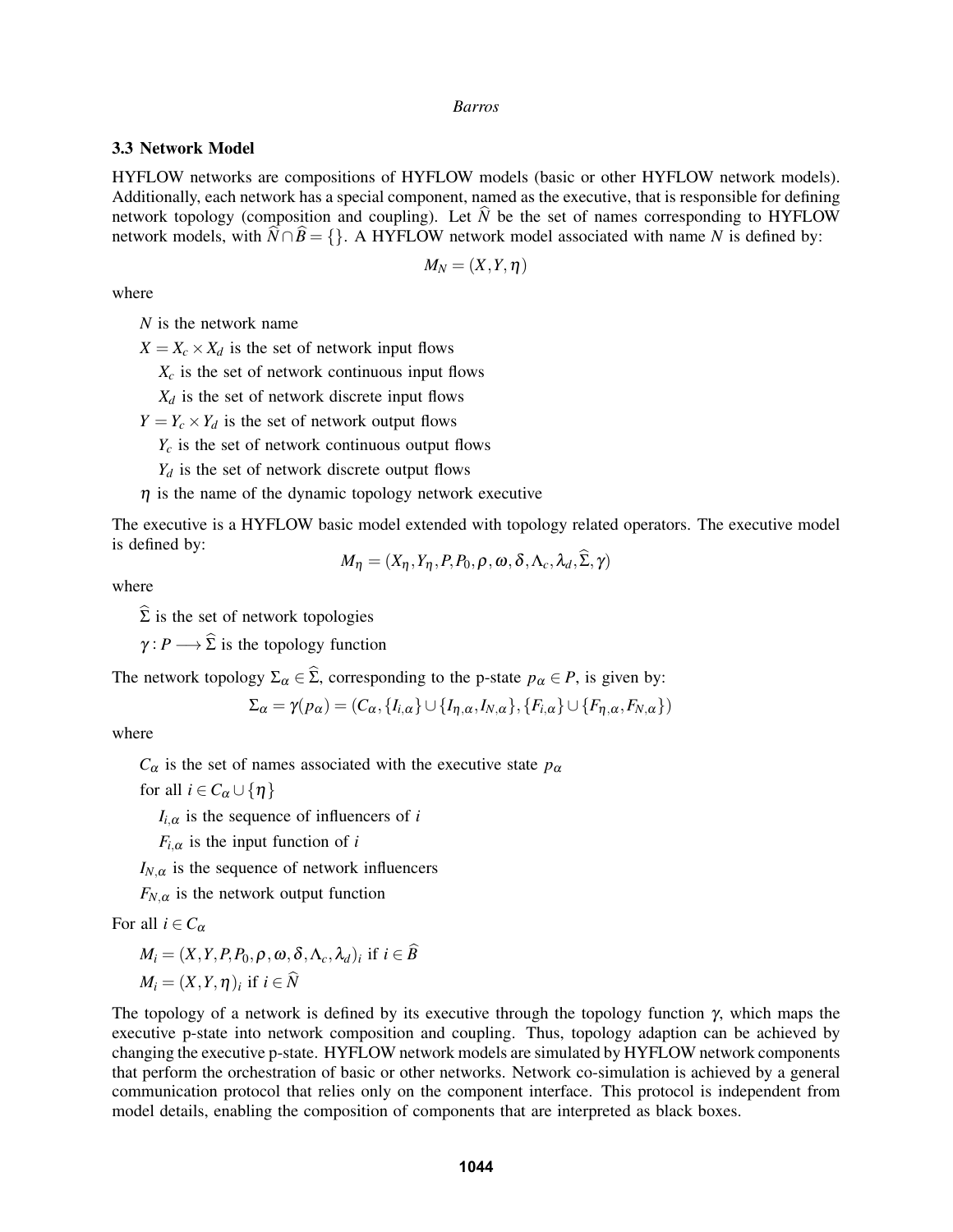## 3.4 Executive Component

Before describing the network component we define the executive component, an extension to the basic component, that introduces the topology function required to establish network topology. A HYFLOW executive component  $\Xi_n$  with  $\eta \in \hat{\eta}$ , associated with the executive model  $M_\eta = (X, Y, P, P_0, \rho, \omega, \delta, \Lambda_c, \lambda, \hat{\Sigma}, \gamma)$ is defined by:

$$
\Xi_{\eta} = (N, \Lambda, \Delta, R, \Gamma)
$$

where

 $\Gamma$  ::  $\longrightarrow \widehat{\Sigma}$ , is the executive component topology action defined by:  $\Gamma() \triangleq$  $(t_k, p_k) \leftarrow \max_t \{ (t, p) \in s \}$ return  $\gamma(p_k)$ 

Executive component action  $\Gamma$  defines the current network topology and is used in the next section to define network semantics and in particular network dynamic topology.

## 3.5 Network Component

A network is composed by the executive component and a set of other components. These components and their interconnections can change according to the current state of the executive. Components can be basic or other HYFLOW networks, making possible to define networks hierarchically. A HYFLOW network component  $\Xi_N$  with  $N \in \widehat{N}$ , associated with the network model  $M_N = (X, Y, \eta)$ , executive  $M_\eta =$  $(X_\eta, Y_\eta, P, P_0, \rho, \omega, \delta, \Lambda_c, \lambda, \hat{\Sigma}, \gamma)$ , and current topology  $\Gamma_\eta() = (C, \{I_i\} \cup \{I_\eta, I_N\}, F_i \cup \{F_\eta, F_N\})$ , is defined by:

$$
\Xi_N = (\mathrm{N}, \Lambda, \Delta, R)
$$

where  $N$  ::  $\longrightarrow$  H, is the time of next transition, defined by:

$$
N() \triangleq return \min_{k \in C \cup \{\eta\}} \{N_k()\}
$$

 $\Lambda$  ::  $\mathbb{H} \longrightarrow Y^{\phi}$ , is the network component output, defined by:

$$
\Lambda(t) \triangleq \text{return } F_N(\underset{k \in I_N}{\times} \Lambda_k(t))
$$

 $\Delta$  ::  $\mathbb{H} \times X^{\phi}$ , is the network component transition, defined by:

*y*[ *j*]))

$$
\Delta(t, x) \triangleq
$$
\n
$$
y[N] \leftarrow x
$$
\n
$$
\forall_{k \in C} y[k] \leftarrow \Lambda_k(t)
$$
\n
$$
\forall_{k \in C} \Delta_k(t, F_k(\chi_y[j])
$$
\n
$$
\Delta_\eta(t, F_\eta(\chi_y[j]))
$$

 $R: \mathbb{H}$ , is the component rollback action, defined by:

$$
R(t) \triangleq
$$
  
\n
$$
\forall_{k \in C} R_k(t)
$$
  
\n
$$
R_{\eta}(t)
$$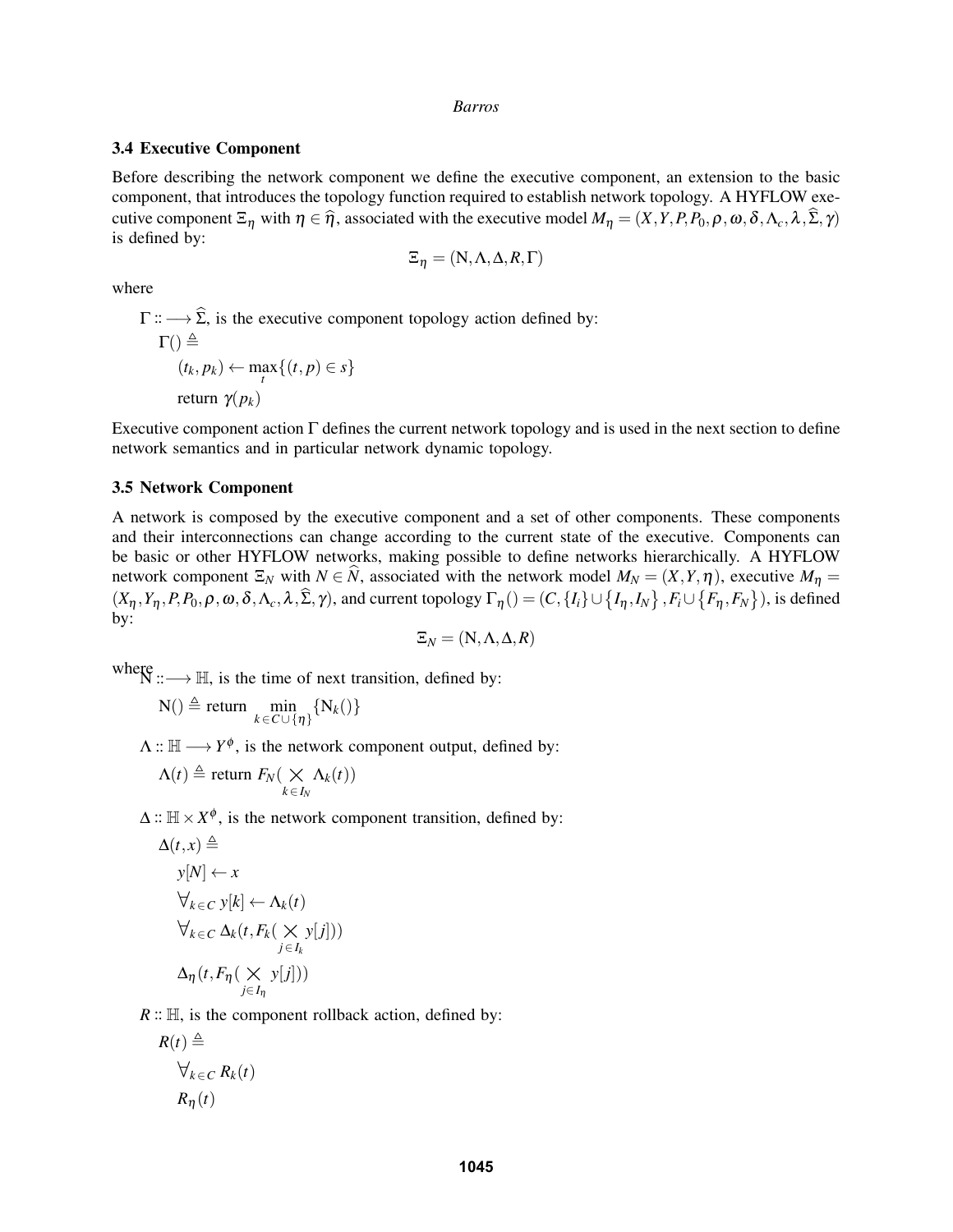In the rollback action, determinism is guaranteed by making the executive the last component that undergoes rollback.

### <span id="page-7-1"></span>3.6 Component Simulation

Component simulation is performed by the action:

 $S :: \mathfrak{M} \times \mathbb{H}$ 

where  $\mathfrak{M} = \{m | M_m = (\{\}\times X_d, Y, \ldots), m \in \widehat{B} \cup \widehat{N}\}\)$ , is the set of names associated with HFSS models (basic or network) defining a null continuous input flow interface. The simulation action is defined by:

$$
\mathcal{S}(m, \Omega) \triangleq
$$
\n
$$
\mathfrak{C} \leftarrow \mathbf{N}_m()
$$
\n
$$
\text{while } (\mathfrak{C} < \Omega) \{
$$
\n
$$
\Delta_m(\mathfrak{C}, (\phi, \phi))
$$
\n
$$
\mathfrak{c} \leftarrow \mathbf{N}_m()
$$
\n
$$
\text{while } (\mathfrak{c} < \mathfrak{C}) \{
$$
\n
$$
R_m(\mathfrak{c})
$$
\n
$$
\mathfrak{C} \leftarrow \mathfrak{c}
$$
\n
$$
\Delta_m(\mathfrak{C}, (\phi, \phi))
$$
\n
$$
\} \mathfrak{C} \leftarrow \mathfrak{c}
$$

Simulation, in addition to supporting the regular forward time behavior, also needs to enable consecutive rollbacks to occur, as enabled by action inner loop. In the next section we present a predictor-corrector integrator, that provides an application example for HYFLOW rollback semantics.

## <span id="page-7-0"></span>4 PREDICTOR-CORRECTOR INTEGRATOR

Many numerical methods, like integrators, require rollback, since they use look-ahead into the future in order to make a better estimator of that future. A simple example is the predictor corrector integrator (PCI). A simple algorithm uses the Euler method to make the first prediction, and then it can use the trapezoidal rule to increase the accuracy. The PCI can be described by the following equations:

$$
\begin{cases}\ny_{k+1}^p = y_k + h f(x_k, y_k) \\
y_{k+1}^c = y_k + \frac{1}{2} h[f(x_k, y_k) + f(x_{k+1}^p, y_{k+1}^p)]\n\end{cases}
$$

When used in isolation PCIs can be implemented in a straightforward manner. However, the main problem is model interoperability when, for example, we need to combine the integrator with a zero detection algorithm. In this case the integrator output can no longer be described by a discrete set of values, but a dense output representation is required. Moreover, since the integrator rollback, any component attached to it needs also to rollback so all components can be synchronized. The HYFLOW model of the PCI with a constant step-size  $h > 0$  can be defined by:

$$
M_{PCI} = (X, Y, P, P_0, \rho, \omega, \delta, \Lambda_c, \lambda_d)
$$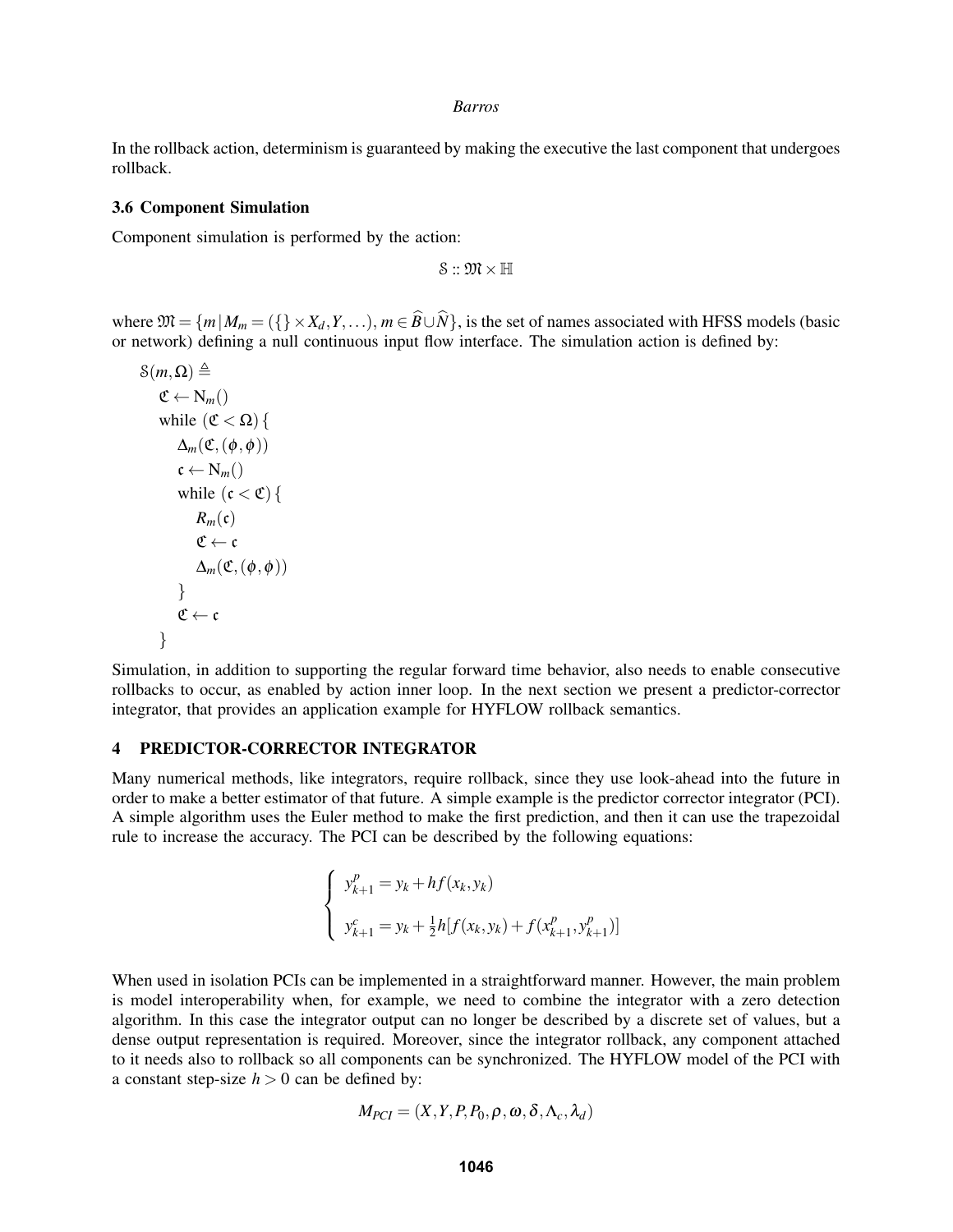where

$$
X = \mathbb{R} \times \{\}
$$
  
\n
$$
Y = \mathbb{R} \times \{\}
$$
  
\n
$$
P = \{(\varphi, f, f_k, y_k) | \varphi \in \{I, A, B, C\}; f \in \mathbb{R}^2 \longrightarrow \mathbb{R}; f_k, y_k \in \mathbb{R}\}
$$
  
\n
$$
P_0 = \{(\varphi, f, f_k, y_k) | \varphi = I\}
$$
  
\n
$$
\rho(\varphi, f, f_k, y_k) = \begin{cases} 0 & \text{if } \varphi = I \\ -h & \text{if } \varphi = B \\ h & \text{otherwise} \end{cases}
$$
  
\n
$$
\omega(\varphi, f, f_k, y_k) = \infty
$$
  
\n
$$
\delta((I, f, f_k, y_k), e, (x_c, x_d), \varphi) = (A, f, f(x_c, y_k), y_k)
$$
  
\n
$$
\delta((A, f, f_k, y_k), e, (x_c, x_d), \varphi) = (B, f, f_k, y_k + \text{std}(e) f_k)
$$
  
\n
$$
\delta((B, f, f_k, y_k), e, (x_c, x_d), \varphi) = (C, f, \frac{1}{2}(f(x_c, y_{k+1}) + f_k), y_{k+1}), \text{ with } y_{k+1} = y_k + \text{std}(e) f_k
$$
  
\n
$$
\delta((B, f, f_k, y_k), e, (x_c, x_d), (\varphi, f, f_k, y_k)' = (\varphi', f, f'_k, y_k))
$$
  
\n
$$
\delta((C, f, f_k, y_k), e, (x_c, x_d), \varphi) = (A, f, f(x_c, y_k), y_k + \text{std}(e) f_k)
$$
  
\n
$$
\Delta_c((\varphi, f, f_k, y_k), e) = y_k + \text{std}(e) f_k
$$

<span id="page-8-1"></span>The PCI phase diagram is depicted in Figure [2.](#page-8-1) In the initial phase *I* component samples its input in order to compute the derivative. The component then cycles between phases *A*,*B*, and *C*. In phase *A* the PCI is in predictor mode. It makes a forward step *h*, enters phase *B* and gathers the new derivative. In phase *B* it moves backward to phase *C*. With current and predicted derivatives the component moves to phase *A* with an improved estimator for the solution.



Figure 2: Predictor-corrector integrator phase transitions.

In the next section we describe a zero-detector model that also uses rollback to accurately find the zero values of a continuous flow.

# <span id="page-8-0"></span>5 ZERO DETECTOR

Zero detectors (ZDs) play a fundamental role in hybrid systems, where they are responsible to monitor continuous variables and detect events that can create discontinues. Although finding a root of a function can be performed by very efficient methods [\(Stoer and Bulirsh 2002\)](#page-11-19), these methods rely on rollback and they cannot be easily applied in a modular simulation (co-simulation) context. We introduce next a HYFLOW modular description of the false position method (FPM) for zero-detection. FPM is described in Figure [3](#page-9-0) that describes method behavior when a zero is detected in the interval [a, b] since  $f(a)f(b) < 0$ . FMP performs a linear interpolation to find an approximation *z*, and a new search interval  $[a, z]$  is used in the next iteration. The method is repeated until the desired accuracy is achieved. Although the method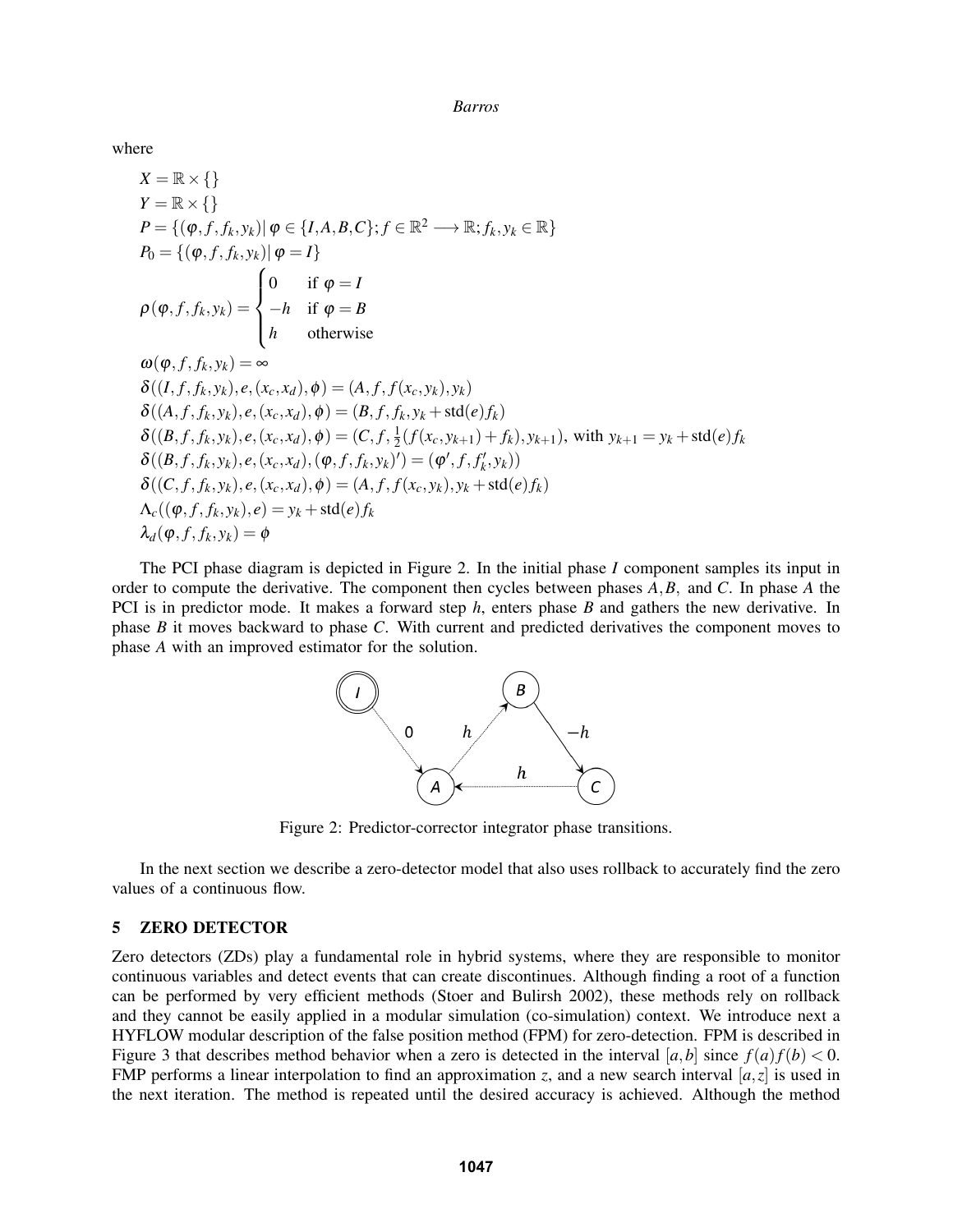is quite simple it requires rollback, and a modular representation for this mechanism, as supported by HYFLOW. A zero-detector HYFLOW model can be defined by:

$$
M_{ZD} = (X, Y, P, P_0, \rho, \omega, \delta, \Lambda_c, \lambda_d)
$$

where

$$
X = \mathbb{R} \times \{\}
$$
  
\n
$$
Y = \{\} \times \mathbb{R}
$$
  
\n
$$
P = \{(\varphi, \alpha, \beta, a, f_a) | \varphi \in \{I, K, F, Z\}; \alpha, \beta \in \mathbb{H}; a, f_a \in \mathbb{R}\}
$$
  
\n
$$
P_0 = \{(\varphi, \alpha, \beta, a, f_a) | \varphi = I, \alpha = 0, \beta = \infty, a = 0\}
$$
  
\n
$$
\rho(\varphi, \alpha, \beta, a, f_a) = \alpha
$$
  
\n
$$
\omega(\varphi, \alpha, \beta, a, f_a) = \beta
$$
  
\n
$$
\delta((Z, \alpha, \beta, a, f_a), e, (x_c, x_d), p) = (K, h, \infty, a + e, 0)
$$
  
\n
$$
\delta((\varphi, \alpha, \beta, a, f_a), e, (x_c, x_d), p) = (Z, \infty, 0, a + e, 0) \text{ if } \varphi \neq Z \land |x_c| < tol
$$
  
\n
$$
\delta((\varphi, \alpha, \beta, a, f_a), e, (x_c, x_d), p) = (F, -x_c e/(x_c - f_a), \beta, a + e, x_c) \text{ if } f_a x_c < 0
$$
  
\n
$$
\delta((\varphi, \alpha, \beta, a, f_a), e, (x_c, x_d), (\varphi, \alpha, \beta, a, f_a)^{\prime}) = (F, -x_c (a' - a - e)/(f'_a - f_a), \beta, a + e, x_c) \text{ if } f_a x_c \ge 0
$$
  
\n
$$
\delta((I, \alpha, \beta, a, f_a), e, (x_c, x_d), \varphi) = (K, h, \infty, a + e, x_c) \text{ if } f_a x_c \ge 0
$$
  
\n
$$
\delta((K, \alpha, \beta, a, f_a), e, (x_c, x_d), \varphi) = (K, h, \infty, a + e, x_c) \text{ if } f_a x_c \ge 0
$$
  
\n
$$
\lambda_c(p, e) = \varphi
$$

<span id="page-9-0"></span>

Figure 3: False position method for zero detection.

For simplifying description, the ZD samples its input at a fixed interval *h*. Upon detection of a zero interval, the FPM is applied to find the zero with an accuracy *tol*. When the zero is found a discrete output is sent to inform other models of the event. A more robust detection algorithm can use adaptive sampling for ensuring that the function has only one zero within a sampling interval. More efficient algorithms, like Newton-Raphson and fixed point methods [\(Stoer and Bulirsh 2002\)](#page-11-19), can also be described, since they have similar rollback requirements. In the next section we present simulation results for PCI and ZD models.

## 6 SIMULATION RESULTS

We consider results for the predictor-corrector integrator of Section [4.](#page-7-0) HYFLOW network model is described in Figure [4,](#page-10-0) where *G* is a function generator with output  $f(x) = e^{-x} \cos^2(x) x - 0.1$ , *I* is the PCI, and the input function  $F_I$  is the identity. Simulation results are shown in Figure [5,](#page-10-1) for a step-size of 0.1s. Results are produced with the HYFLOW modeling environment implemented in the TypeScript language [\(Vanderkam](#page-11-20) [2019\)](#page-11-20). The ability to combine rollback-based components is demonstrated by the HYFLOW network of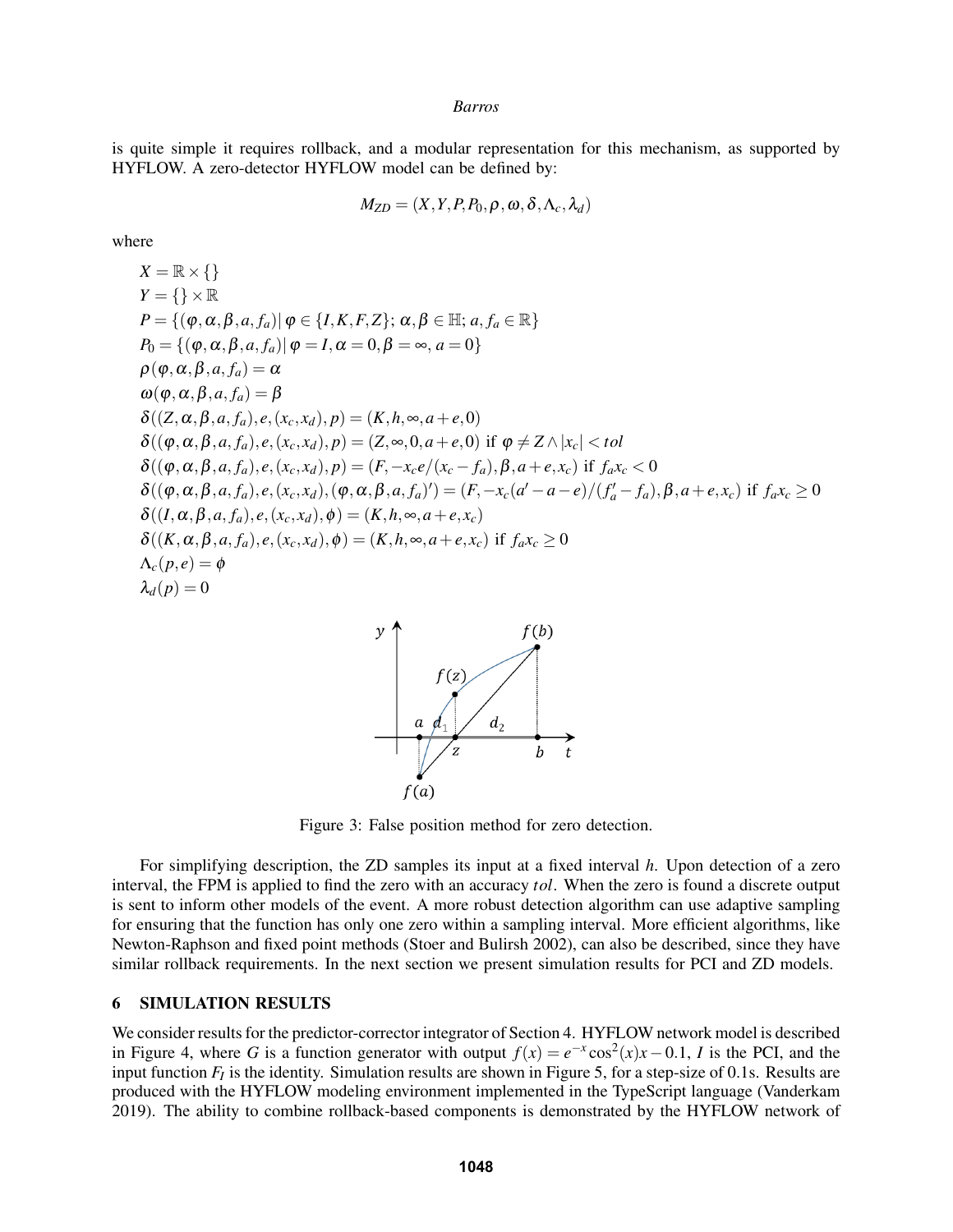<span id="page-10-0"></span>Figure [6,](#page-10-2) where *Z* is a zero-detector described in Section [5,](#page-8-0) and input functions *F<sup>I</sup>* and *F<sup>Z</sup>* are the identity function. The ZD has a sampling interval of 0.02s, while PCI step-size was 0.1s, as before. Zero was detected at times: 0s, 0.23969s, 1.99249s, 2.61746s and 4.13494s, as shown in Figure [5,](#page-10-1) by looking the zeros of the integral function  $I[f(x)]$ .



Figure 4: Function generator and PCI network.

<span id="page-10-1"></span>

Figure 5: Fixed step-size predictor-corrector integrator.

<span id="page-10-2"></span>Given that both components can rollback, the ZD can detect zeros in the predictor and corrector phases of the PCI, a simple optimization strategy would be to stop the ZD during the predictor phase of the integrator.



Figure 6: Function generator, PCI, and ZD network.

An interesting case not supported by the current TypeScript implementation is the ability to rollback network dynamic topologies. An efficient storage of the executive component is required to handle these types of models.

## **CONCLUSION**

An extension to the HYFLOW formalism able to represent rollback was presented. Formalism semantics was described using the concept of modular component. The extended HYFLOW keeps the modularity of the original formalism, enabling the composition and co-simulation of modular hybrid models supporting